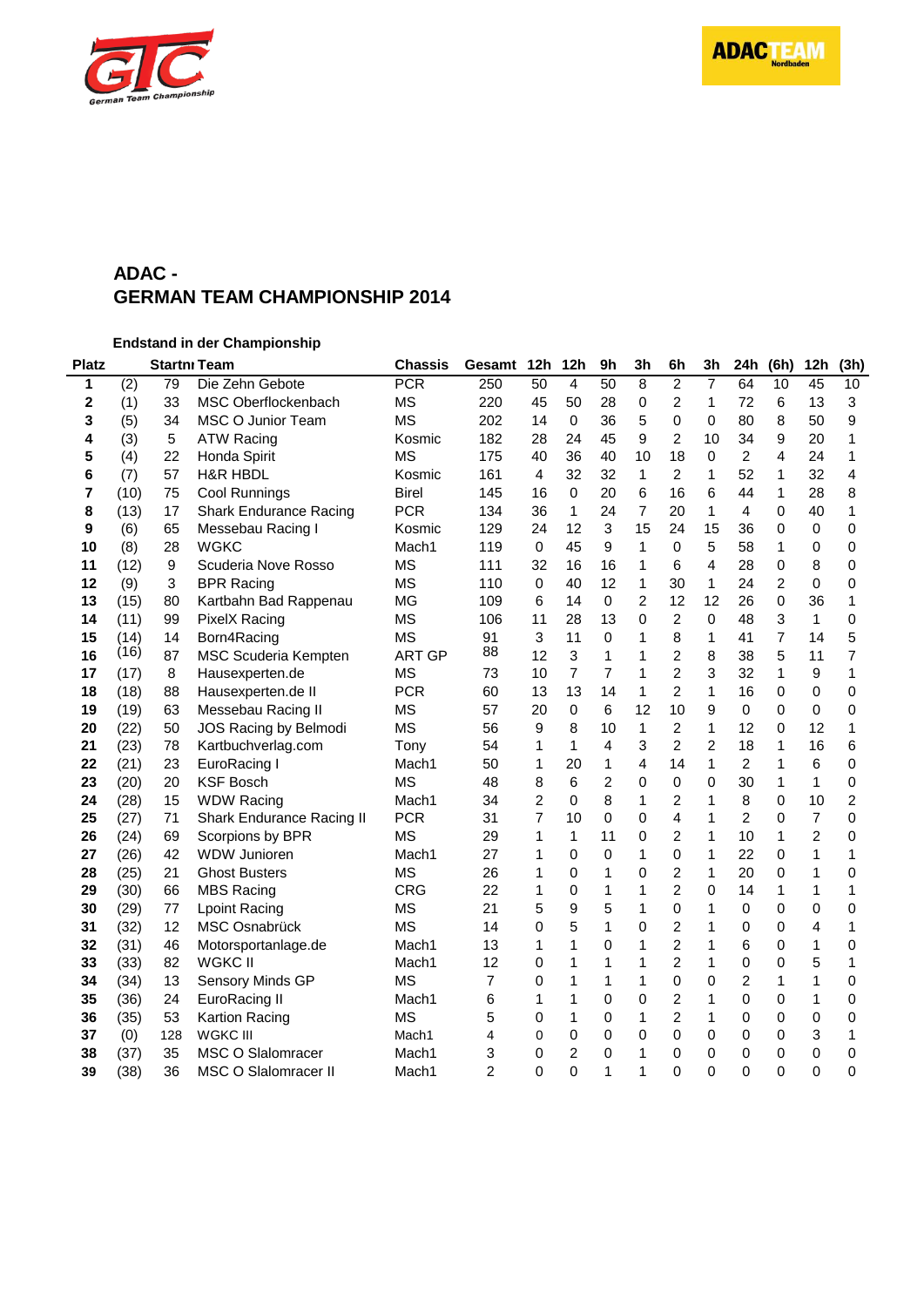**ADACTEAM** 



### **GTC Saison 2014 ADAC Trophy Wertung**

# Endstand in der Trophy

| Pos |      | Nr. | Team                                | Chassis           | Gesamt | 12h | 12h | 9h       | 3h       | 6h       | 3h       | 24h | (6h)          | 12h | (3h)     |
|-----|------|-----|-------------------------------------|-------------------|--------|-----|-----|----------|----------|----------|----------|-----|---------------|-----|----------|
|     | (1)  | 57  | <b>H&amp;R HBDL</b>                 | Kosmic            | 302    | 28  | 45  | 50       | 12       | 18       | 6        | 80  | 5             | 50  | 8        |
| 2   | (2)  | 99  | PixelX Racing                       | ΜS                | 245    | 45  | 40  | 40       | 0        | 16       | 2        | 72  | 9             | 20  |          |
| 3   | (4)  | 8   | Hausexperten.de                     | ΜS                | 227    | 40  | 24  | 24       | 10       | 12       | 15       | 58  | 6             | 32  | 6        |
| 4   | (6)  | 14  | Born4Racing                         | МS                | 221    | 24  | 32  | $\Omega$ | 8        | 24       | 10       | 64  | 10            | 40  | 9        |
| 5   | (3)  | 88  | Hausexperten.de II                  | <b>PCR</b>        | 210    | 50  | 36  | 45       | 6        | 8        | 9        | 41  |               | 13  |          |
| 6   | (5)  | 3   | <b>BPR Racing</b>                   | ΜS                | 198    | 0   | 50  | 36       |          | 30       |          | 48  | 8             | 12  | $\Omega$ |
|     | (8)  | 78  | Kartbuchverlag.com                  | Tonv              | 188    | 16  | 13  | 20       | 15       | 6        | 12       | 44  |               | 45  | 10       |
| 8   | (9)  | 15  | <b>WDW Racing</b>                   | Mach <sub>1</sub> | 170    | 20  | 11  | 28       | 9        | 14       | 8        | 36  |               | 36  |          |
| 9   | (7)  | 71  | <b>Shark Endurance Racing IIPCR</b> |                   | 170    | 32  | 28  | 13       | 3        | 20       | 5        | 34  | $\mathcal{P}$ | 28  | 5        |
| 10  | (10) | 20  | <b>KSF Bosch</b>                    | ΜS                | 145    | 36  | 20  | 16       | $\Omega$ | $\Omega$ | $\Omega$ | 52  | 3             | 14  | 4        |
| 11  | (11) | 69  | Scorpions by BPR                    | ΜS                | 145    | 14  | 14  | 32       | 2        | 10       | 4        | 38  | 4             | 24  | 3        |
| 12  | (12) | 13  | Sensory Minds GP                    | ΜS                | 102    | 13  | 12  | 14       | 4        | 4        | 3        | 32  | $\mathcal{P}$ | 16  | 2        |
| 13  | (13) | 35  | <b>MSC O Slalomracer</b>            | ΜS                | 21     | 0   | 16  | 0        | 5        | 0        | 0        | 0   | 0             | 0   | $\Omega$ |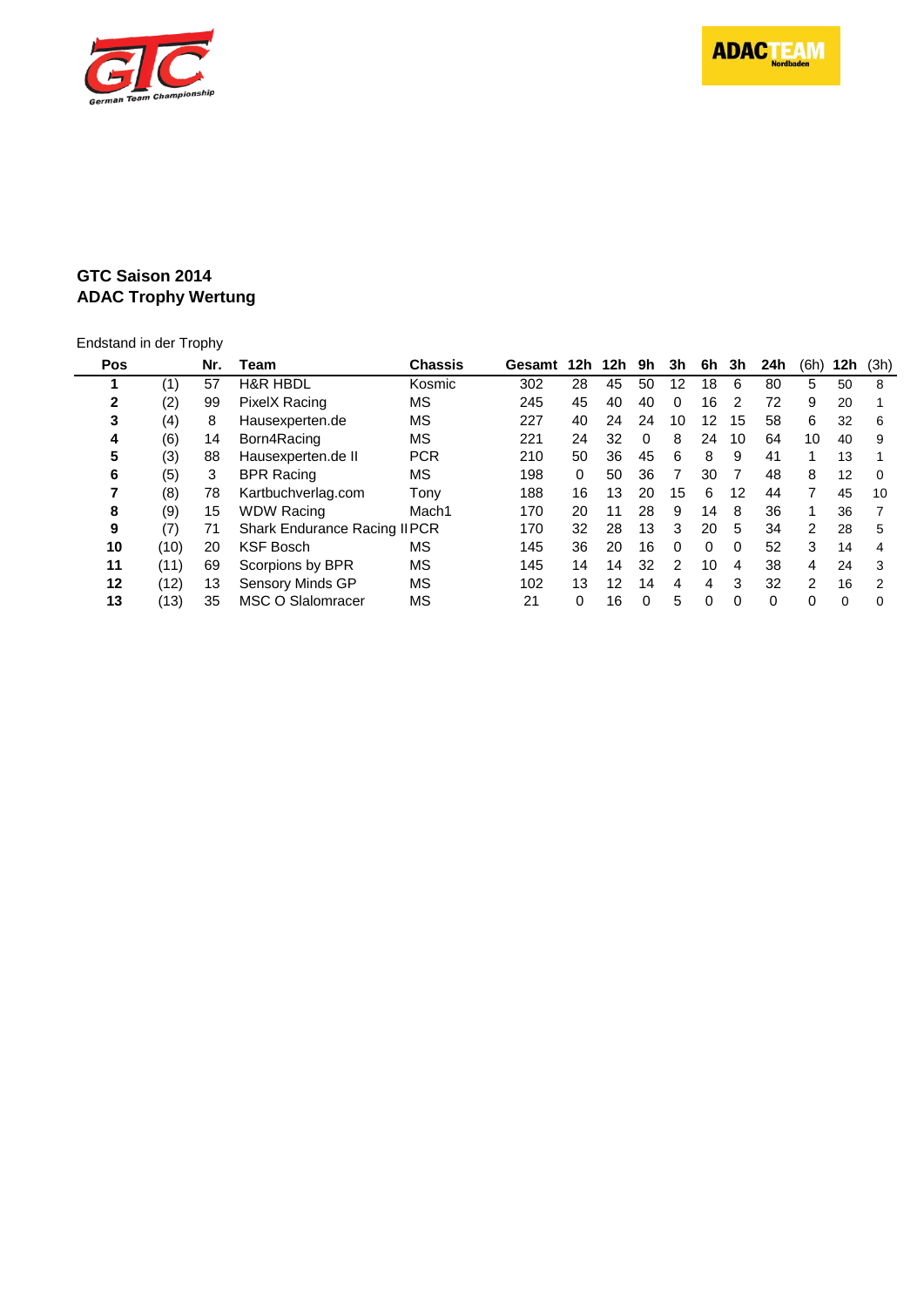



#### **GTC Saison 2014 BEBA Cup**

## Endstand im BEBA-Cup

| Pos          |      | Nr. | Team                  | <b>Chassis</b>    | Gesamt | 12 <sub>h</sub> | 12h      | 9h       | 3h            | 6h            |    | 3h 24h   | (6h)     | 12h      | (3h) |
|--------------|------|-----|-----------------------|-------------------|--------|-----------------|----------|----------|---------------|---------------|----|----------|----------|----------|------|
|              | (1)  | 87  | MSC Scuderia Kempten  | <b>ART GP</b>     | 314    | 50              | 32       | 36       | 12            | 24            | 15 | 80       | 10       | 45       | 10   |
| $\mathbf{2}$ | (2)  | 50  | JOS Racing by Belmodi | MS                | 286    | 45              | 40       | 50       | 9             | 18            | 10 | 52       | 3        | 50       | 9    |
| 3            | (3)  | 23  | EuroRacing I          | Mach <sub>1</sub> | 253    | 28              | 50       | 28       | 15            | 30            | 9  | 44       | 8        | 40       |      |
| 4            | (4)  | 66  | <b>MBS Racing</b>     | <b>CRG</b>        | 191    | 32              | 14       | 40       | 5             | 12            |    | 58       | 9        | 13       |      |
| 5            | (7)  | 42  | <b>WDW Junioren</b>   | Mach1             | 173    | 36              | 10       | 13       | 3             | 2             | 3  | 72       | 5        | 24       | 5    |
| 6            | (6)  | 21  | <b>Ghost Busters</b>  | Sodi              | 168    | 24              | 13       | 32       | 0             | 6             | 4  | 64       | 4        | 20       |      |
|              | (5)  | 77  | Lpoint Racing         | <b>MS</b>         | 150    | 40              | 45       | 45       | 10            | $\mathcal{P}$ | 8  | 0        | $\Omega$ | 0        | 0    |
| 8            | (8)  | 46  | Motorsportanlage.de   | Mach1             | 144    | 20              | 20       | 12       | 8             | 10            | 2  | 48       | 7        | 16       |      |
| 9            | (11) | 12  | MSC Osnabrück         | ΜS                | 137    | 14              | 36       | 16       | 1             | 20            | 12 | 0        | 0        | 32       | 6    |
| 10           | (12) | 82  | WGKC II               | Mach1             | 137    | 12              | 28       | 24       | 6             | 16            |    | $\Omega$ | $\Omega$ | 36       | 8    |
| 11           | (9)  | 24  | EuroRacing II         | Mach1             | 132    | 16              | 24       | 10       | $\mathcal{P}$ | 14            | 5  | 38       | 6        | 14       | 3    |
| 12           | (10) | 53  | <b>Kartion Racing</b> | MS                | 116    | 11              | 16       | 14       | 4             | 8             | 6  | 41       | 2        | 12       | 2    |
| 13           | (13) | 36  | MSC O Slalomracer II  | Mach1             | 57     | 13              | 12       | 20       |               | 4             |    | 0        | $\Omega$ | $\Omega$ | O    |
| 14           | (0)  | 128 | WGKC III              | Mach1             | 32     | 0               | $\Omega$ | $\Omega$ | $\Omega$      | 0             | 0  | 0        | $\Omega$ | 28       |      |
| 15           | (14) | 93  | Scuderia Junior Team  | Mach1             | 23     | 0               | 11       | 11       |               | 0             | 0  | 0        | 0        | 0        | 0    |